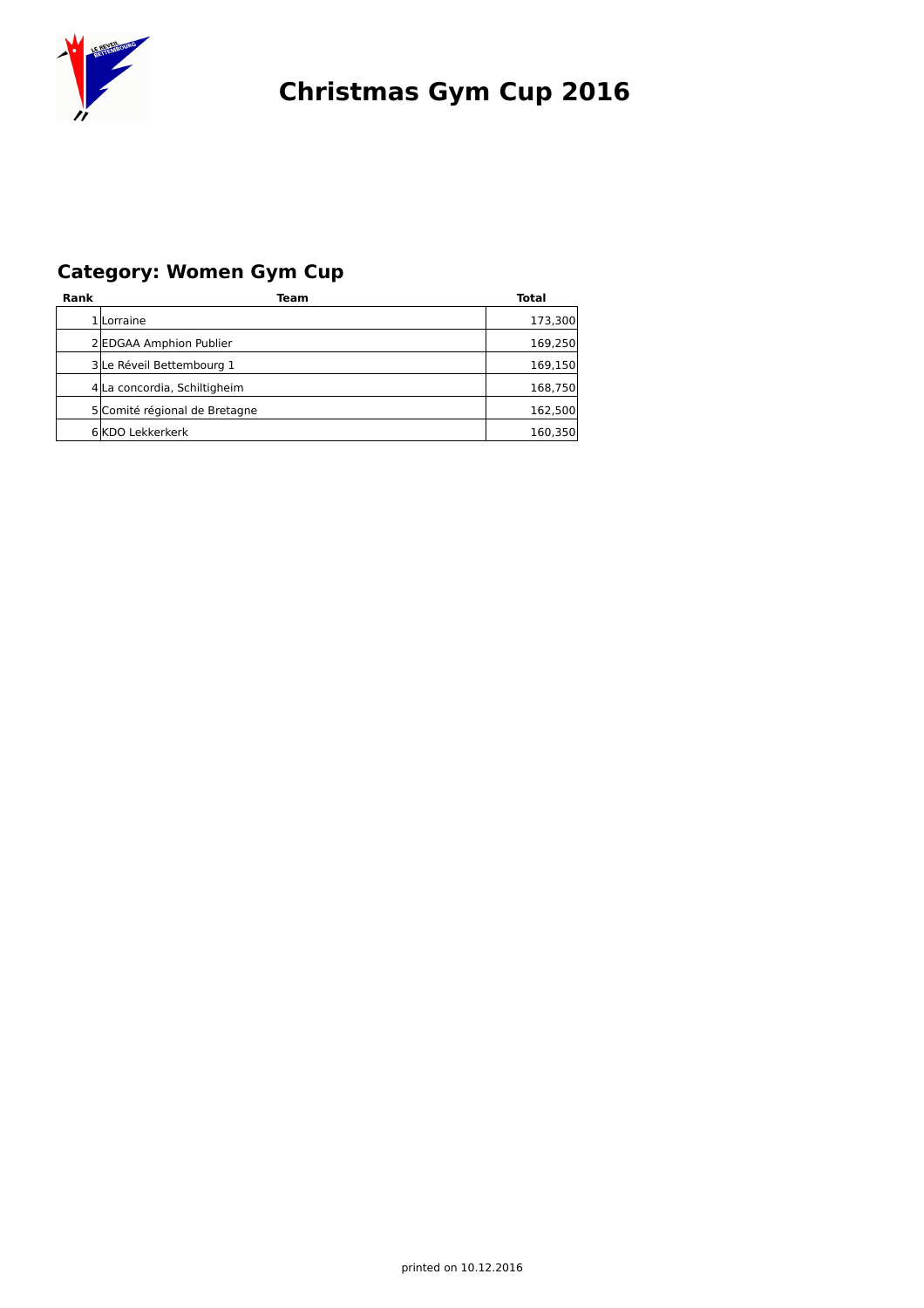

### **Category: Women Gym Youth Cup**

| Rank | Team                                           | Total   |  |  |  |  |
|------|------------------------------------------------|---------|--|--|--|--|
|      | 1 Gym Passion Herseaux/Le Tremplin             | 192,600 |  |  |  |  |
|      | 2 Haarlem Opmeer 1                             |         |  |  |  |  |
|      | 3 CGOM Mouscron                                | 185,450 |  |  |  |  |
|      | 4 SFG Lugano 1                                 | 176,950 |  |  |  |  |
|      | 5 Topsport Noord / Turnz Gymnastics Heerenveen | 176,050 |  |  |  |  |
|      | 6 Lorraine                                     | 174,650 |  |  |  |  |
|      | 7 SFG Lugano 2                                 | 173,750 |  |  |  |  |
|      | 8 Haarlem Opmeer 2                             | 171,950 |  |  |  |  |
|      | 9 Asso Gym Sarreguemines                       | 170,200 |  |  |  |  |
|      | 10 GAL - Ginnastica artistica Lissonese        | 169,700 |  |  |  |  |
|      | 11 Bosan Turnacademie Den Haag                 | 169,000 |  |  |  |  |
|      | 12 Le Réveil Bettembourg 2                     | 168,750 |  |  |  |  |
|      | 13 Comité régional de Bretagne                 | 166,650 |  |  |  |  |
|      | 14 Le Réveil Bettembourg 1                     | 163,250 |  |  |  |  |
|      | 15 Nordstad                                    | 162,200 |  |  |  |  |
|      | 16 Athanor/Léglise Bruxelles                   | 155,800 |  |  |  |  |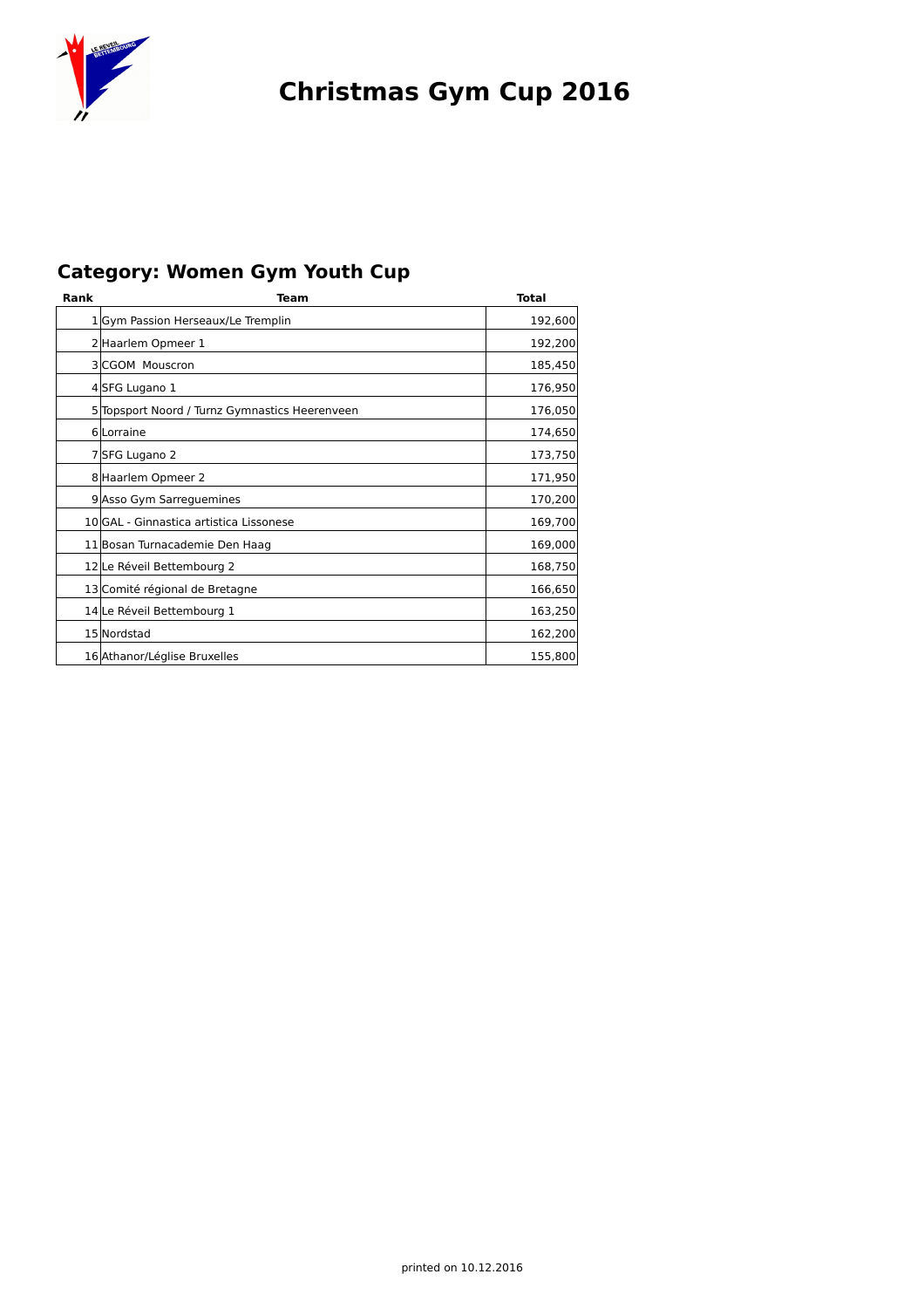

#### **Category: Women Poussines**

| <b>Category: Women Poussines</b> |                            |                                                   |       |              | <del>Щ</del> |              |       |              |       |              |         |
|----------------------------------|----------------------------|---------------------------------------------------|-------|--------------|--------------|--------------|-------|--------------|-------|--------------|---------|
| Rank                             | <b>Name</b>                | Team                                              | D     | <b>Final</b> | D            | <b>Final</b> | D     | <b>Final</b> | D     | <b>Final</b> | Overall |
|                                  | 1 Bertoli Sonia            | GAL - Ginnastica artistica Lissonese - Individuel | 2.400 | 11.900       | 4.800        | 12,700       | 4,300 | 12,900       | 4.100 | 12.100       | 49,600  |
|                                  | 2 Roggekamp Lieke          | Haarlem Opmeer 1                                  | 2,400 | 11,750       | 3,700        | 11,600       | 4,500 | 12,850       | 4,200 | 12,500       | 48,700  |
|                                  | 3 Bernardi Viola           | GAL - Ginnastica artistica Lissonese - Individuel | 3,800 | 11,500       | 4,200        | 10,450       | 4,800 | 13,600       | 4,700 | 13,100       | 48,650  |
|                                  | 4 Slippens Mara            | Haarlem Opmeer 1                                  | 4,000 | 12,800       | 3,100        | 10,900       | 4,700 | 12,600       | 4,600 | 12,250       | 48,550  |
|                                  | 5 Van Eygen Louise         | De Gympies                                        | 2,600 | 11,950       | 3,600        | 11,350       | 5,700 | 13,000       | 4,000 | 12,250       | 48,550  |
|                                  | 6 Shkodra Valentina        | SFG Lugano 2                                      | 2,400 | 11,800       | 3,500        | 10,700       | 3,300 | 11,300       | 4,400 | 12,400       | 46,200  |
|                                  | 7 Slooff Floor             | Haarlem Opmeer 1                                  | 2,400 | 11,850       | 3,600        | 10,850       | 4,500 | 10,150       | 4,900 | 13,150       | 46,000  |
|                                  | 8 Koeiman Solange          | Haarlem Opmeer 2                                  | 2,400 | 12,100       | 2,900        | 10,300       | 3,100 | 10,700       | 4,100 | 12,550       | 45,650  |
|                                  | 9 Ovaere Charlotte         | Gym Passion Herseaux/Le Tremplin                  | 2,400 | 11,350       | 2,800        | 10,150       | 4,300 | 12,300       | 3,700 | 11,700       | 45,500  |
|                                  | 10 Roosen Lisa             | Haarlem Opmeer 1                                  | 4,000 | 11,600       | 3,300        | 9,400        | 4,500 | 11,500       | 4,700 | 12,900       | 45,400  |
|                                  | 11 Gusmini Giorgia         | SFG Lugano 2                                      | 2,400 | 11,650       | 3,500        | 10,850       | 3,300 | 11,950       | 3.000 | 10.750       | 45,200  |
|                                  | 12 Noelmans Charline       | Gym Passion Herseaux/Le Tremplin                  | 2,400 | 11,500       | 3,500        | 9,700        | 4,000 | 10,950       | 4,400 | 12,650       | 44,800  |
|                                  | 13 Meijer Hope             | Topsport Noord / Turnz Gymnastics Heerenveen      | 2,400 | 11,900       | 3,100        | 11,150       | 3,500 | 10,100       | 4,000 | 11,400       | 44,550  |
|                                  | 14 Haulet Victora          | CGOM Mouscron                                     | 2,400 | 11,150       | 3,500        | 11,250       | 3,100 | 10,100       | 4,000 | 12,050       | 44,550  |
|                                  | 15 Meuleman Casey-Jane     | Topsport Noord / Turnz Gymnastics Heerenveen      | 2,400 | 11,900       | 2,800        | 10,200       | 4,000 | 11,250       | 3,900 | 10,950       | 44,300  |
|                                  | 16 Zonderland Lydia        | Topsport Noord / Turnz Gymnastics Heerenveen      | 2,400 | 11,650       | 2,800        | 9,950        | 4,000 | 10,350       | 3,900 | 11,850       | 43,800  |
|                                  | 17 Oddo Giulia Stella      | SFG Lugano 2                                      | 2,400 | 11,550       | 3,500        | 9,950        | 2,800 | 10,800       | 3,400 | 11,500       | 43,800  |
|                                  | 18 Voorthuizen Zoë         | Haarlem Opmeer 2                                  | 2,400 | 11,550       | 2,600        | 10,400       | 3,300 | 10,000       | 3,700 | 11,700       | 43,650  |
|                                  | 19 Conquin Lila            | Comité régional de Bretagne                       | 4,000 | 12,700       | 3,300        | 9,500        | 5,400 | 10,350       | 5,200 | 11,050       | 43,600  |
|                                  | 20 Riko Larissa            | Topsport Noord / Turnz Gymnastics Heerenveen      | 2,400 | 11,600       | 2,800        | 10,000       | 3,500 | 10,300       | 3,900 | 11,500       | 43,400  |
|                                  | 21 Nieland Jaya            | Bosan Turnacademie Den Haag                       | 2,400 | 11,550       | 2,400        | 9,650        | 3,300 | 11,550       | 2,500 | 10,650       | 43,400  |
|                                  | 22 Gourdon Lucie           | Le Réveil Bettembourg 1                           | 2,400 | 11,850       | 2,400        | 9,800        | 3,100 | 9,700        | 3,300 | 11,800       | 43,150  |
|                                  | 23 van der Veer Maeve      | Topsport Noord / Turnz Gymnastics Heerenveen      | 2,400 | 11,900       | 2,800        | 10,350       | 3,500 | 9,550        | 3,900 | 10,950       | 42,750  |
|                                  | 24 Lopes Callie            | <b>CGOM Mouscron</b>                              | 2,400 | 10,500       | 2,800        | 9,850        | 3,100 | 10,400       | 3,700 | 11,950       | 42,700  |
|                                  | 25 Weber Pepelniak Juliane | Asso Gym Sarreguemines                            | 2,400 | 11,250       | 2,600        | 10,100       | 4,000 | 10,950       | 2,600 | 10,350       | 42,650  |
|                                  | 26 Delerce Eléonore        | <b>EDGAA Amphion Publier</b>                      | 2,400 | 11,800       | 2.600        | 9,750        | 2,600 | 10,700       | 3,900 | 10,250       | 42,500  |
|                                  | 27 Reggiani Caterina       | GAL - Ginnastica artistica Lissonese              | 2,400 | 11,300       | 2,400        | 9,700        | 3,300 | 10,250       | 3,000 | 11,100       | 42,350  |
|                                  | 28 Ruff Mahalia            | Haarlem Opmeer 2                                  | 2,400 | 11,450       | 2,600        | 9,950        | 3,300 | 9,800        | 3,500 | 11,100       | 42,300  |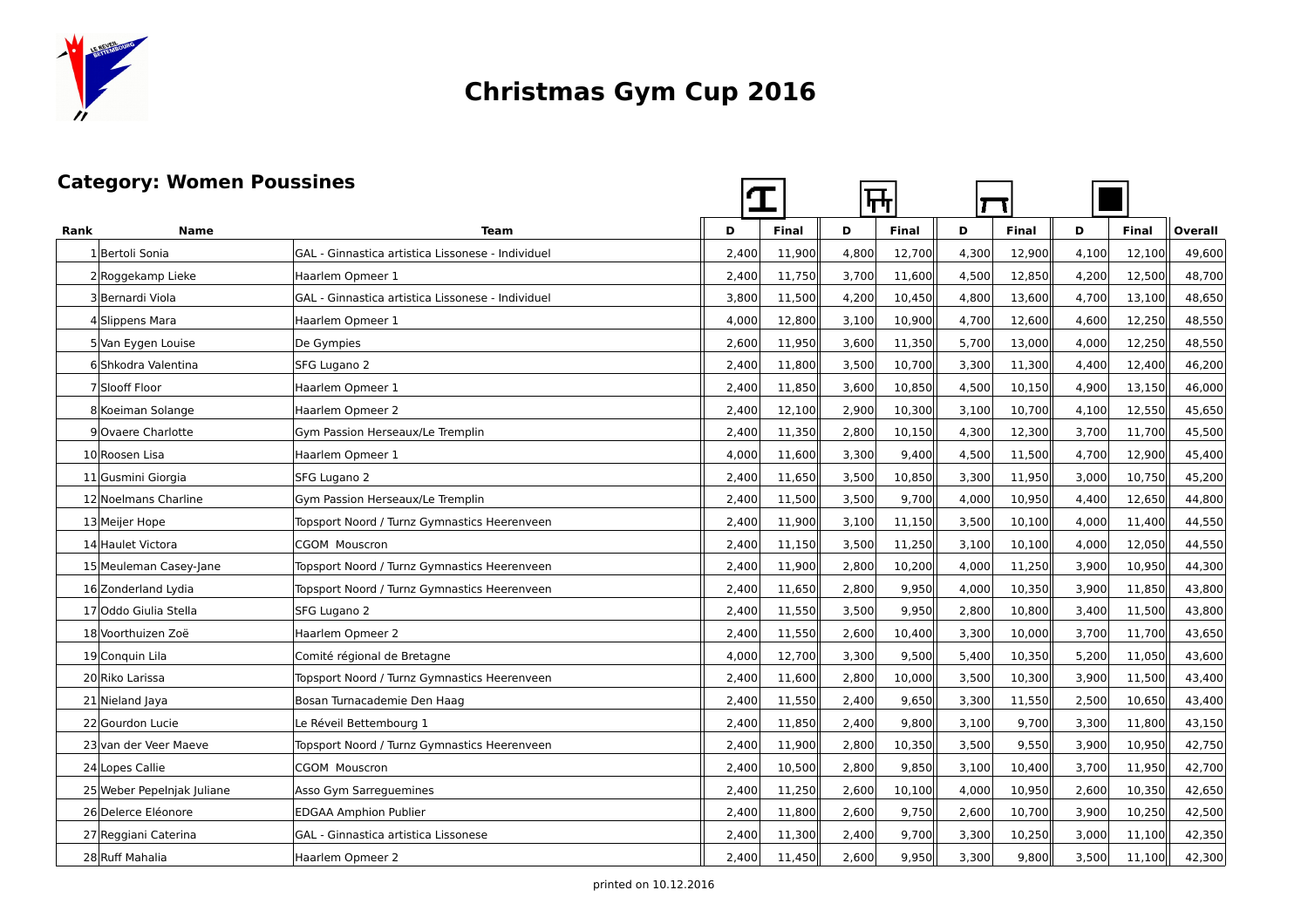| 29 Costa Liliana     | Nordstad                                    | 2,400 | 11,500 | 2,400 | 9,550  | 3,300 | 10,950 | 3,300 | 10,050 | 42,050 |
|----------------------|---------------------------------------------|-------|--------|-------|--------|-------|--------|-------|--------|--------|
| 30 Blandin Vanille   | Lorraine                                    | 2,400 | 11,550 | 2,800 | 10,100 | 3,500 | 10,050 | 3,000 | 10,300 | 42,000 |
| 31 Van Woensel Renée | De Gympies                                  | 2,400 | 11,200 | 3,300 | 10,650 | 3,100 | 9,350  | 3,300 | 10,500 | 41,700 |
| 32 Simon Nanda       | Nordstad                                    | 2,400 | 10,500 | 2,400 | 9,900  | 2,900 | 10,250 | 3,100 | 11,000 | 41,650 |
| 33 Demontis Lisa     | Le Réveil Bettembourg 1                     | 2,400 | 11,100 | 1,700 | 8,500  | 2,900 | 10,950 | 2,900 | 11,000 | 41,550 |
| 34 Dhailly Ines      | Asso Gym Sarreguemines                      | 2,400 | 10,450 | 2,600 | 10,200 | 4,000 | 8,450  | 4,000 | 11,900 | 41,000 |
| 35 Kramer Léonie     | Nordstad                                    | 2,400 | 10,700 | 2,400 | 9,900  | 3,100 | 9,100  | 3,100 | 11,150 | 40,850 |
| 36 Hommes Kelsey     | Haarlem Opmeer 2                            | 2,400 | 11,250 | 2,600 | 8,600  | 3,100 | 10,200 | 3,300 | 10,300 | 40,350 |
| 37 Zawa Jade         | Asso Gym Sarreguemines                      | 2,400 | 11,150 | 2,000 | 8,650  | 2,800 | 9,500  | 3,300 | 10,750 | 40,050 |
| 38 Warmerdam Tatjana | Le Réveil Bettembourg 1                     | 2,400 | 10,200 | 2,400 | 9,850  | 3,100 | 8,700  | 2,900 | 11,100 | 39,850 |
| 39 Rockens Lola      | Athanor/Léglise Bruxelles                   | 2,400 | 10,650 | 2,400 | 9,550  | 3,300 | 8,550  | 3,300 | 10,600 | 39,350 |
| 40 Nosbusch Amélie   | Le Réveil Bettembourg 1                     | 2,400 | 10,800 | 2,000 | 9,200  | 1,800 | 8,350  | 3,100 | 10,350 | 38,700 |
| 41 Henzi Frida       | SFG Lugano 2                                | 2,400 | 10,950 | 1,500 | 7,750  | 1,900 | 9,550  | 2,100 | 10,300 | 38,550 |
| 42 Coppens Emma      | Bosan Turnacademie Den Haag                 | 2,400 | 11,900 | 1,900 | 8,150  | 2,400 | 8,500  | 2,300 | 9,900  | 38,450 |
| 43 Freitas Shanice   | Le Réveil Bettembourg 1                     | 2.400 | 10,850 | 1,700 | 8,650  | 2,300 | 8,350  | 2,900 | 10,400 | 38,250 |
| 44 Kuypers Martha    | Athanor/Léglise Bruxelles                   | 2,400 | 10,900 | 3,100 | 8,750  | 3,300 | 7.550  | 3.100 | 10,550 | 37,750 |
| 45 Alba Emilie       | Nordstad                                    | 2,400 | 10,650 | 2,400 | 8,700  | 2,900 | 8,650  | 2,300 | 9,650  | 37,650 |
| 46 Wiejak Basia      | Le Réveil Bettembourg 1                     | 2,400 | 10,750 | 1,700 | 8,200  | 2,400 | 8,500  | 2,300 | 9,650  | 37,100 |
| 47 Camarda Giorgia   | <b>GAL</b> - Ginnastica artistica Lissonese | 2,400 | 10,600 | 0,000 | 0,000  | 0,000 | 0,000  | 2,600 | 10,450 | 21,050 |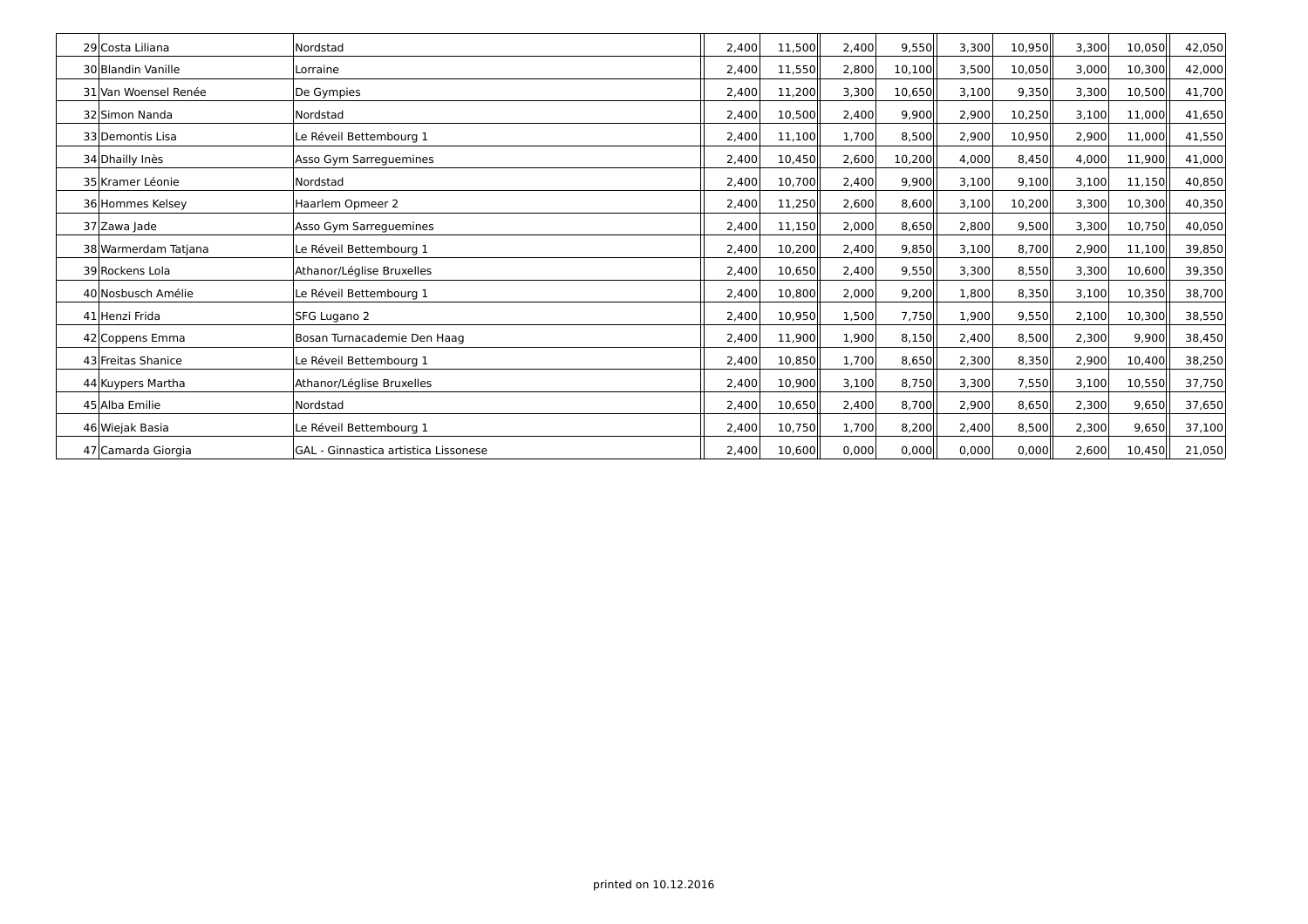

#### **Category: Women Benjamines**

| <b>Category: Women Benjamines</b> |                      |                                                   |       |              | ┡┯    |        |       |              |       |              |         |
|-----------------------------------|----------------------|---------------------------------------------------|-------|--------------|-------|--------|-------|--------------|-------|--------------|---------|
| Rank                              | <b>Name</b>          | <b>Team</b>                                       | D     | <b>Final</b> | D     | Final  | D     | <b>Final</b> | D     | <b>Final</b> | Overall |
|                                   | 1 Delucia Ludovica   | GAL - Ginnastica artistica Lissonese - Individuel | 4,200 | 12,750       | 4,000 | 11,800 | 5,400 | 12,950       | 4,800 | 13,150       | 50,650  |
|                                   | 2 Langendock Kéziah  | Gym Passion Herseaux/Le Tremplin                  | 4,200 | 12,800       | 3,100 | 11,150 | 5.900 | 13,100       | 4,200 | 12,600       | 49,650  |
|                                   | 3 Beydts Charlotte   | Gym Passion Herseaux/Le Tremplin                  | 4,000 | 13,150       | 3,500 | 11,800 | 5,800 | 11,050       | 5,000 | 13,450       | 49,450  |
|                                   | 4 Treinen Lynn       | <b>TLZ Amel</b>                                   | 4,000 | 12,550       | 4,000 | 10,100 | 5,900 | 13,100       | 4,600 | 13,200       | 48,950  |
|                                   | 5 Alornyo Irene      | Haarlem Opmeer 1                                  | 4,200 | 12,500       | 3,700 | 11,050 | 7,100 | 11,850       | 5,200 | 13,550       | 48,950  |
|                                   | 6 Sabbé Mallaurie    | Gym Passion Herseaux/Le Tremplin                  | 4,000 | 12,850       | 4,200 | 11,400 | 5,200 | 11,850       | 4,600 | 11,900       | 48,000  |
|                                   | 7 Tavernier Clara    | <b>CGOM Mouscron</b>                              | 2,400 | 12,000       | 4,600 | 11,700 | 5,200 | 11,400       | 4,600 | 12,500       | 47,600  |
|                                   | 8 De Deus Luna       | De Gympies                                        | 2,600 | 11,950       | 3,300 | 11,150 | 5,100 | 12,100       | 3,600 | 11,750       | 46,950  |
|                                   | 9 Bartiaux Juliette  | <b>CGOM Mouscron</b>                              | 2,400 | 11,750       | 3,100 | 11,450 | 4,700 | 11,350       | 3,800 | 12,050       | 46,600  |
|                                   | 10 Ardemagni Amanda  | SFG Lugano 1                                      | 2,600 | 11,550       | 2,700 | 10,200 | 4,400 | 11,750       | 4,600 | 12,850       | 46,350  |
|                                   | 11 Sumter Kayleigh   | Bosan Turnacademie Den Haag                       | 2,800 | 12,150       | 3,800 | 11,000 | 4,200 | 11,250       | 3,900 | 11,750       | 46,150  |
|                                   | 12 Saelens Lucy      | <b>CGOM Mouscron</b>                              | 2,400 | 11,000       | 4,100 | 11,300 | 4,400 | 11,600       | 4,200 | 11,950       | 45,850  |
|                                   | 13 Hoy Clémentine    | Asso Gym Sarreguemines                            | 4,000 | 12,800       | 2,600 | 9,000  | 5,400 | 11,750       | 4,400 | 12,050       | 45,600  |
|                                   | 14 Belin Alixe       | Lorraine                                          | 4,000 | 12,900       | 2,600 | 9,200  | 4,800 | 10,950       | 4,200 | 12,350       | 45,400  |
|                                   | 15 Gompel Lisa       | <b>CGOM Mouscron</b>                              | 2,400 | 11,750       | 3,800 | 11,250 | 4,900 | 11,550       | 3,700 | 10,850       | 45,400  |
|                                   | 16 Maillard Lisa     | <b>EDGAA Amphion Publier</b>                      | 2,400 | 11,950       | 2,200 | 7,100  | 6,400 | 12,650       | 4,800 | 13,350       | 45,050  |
|                                   | 17 Meyer Shona       | Le Réveil Bettembourg 2                           | 4,200 | 13,050       | 3,300 | 10,050 | 4,300 | 10,300       | 3,800 | 11,600       | 45,000  |
|                                   | 18 Kasparyan Maral   | SFG Lugano 1                                      | 2,400 | 11,600       | 2,900 | 10,600 | 4,500 | 10,400       | 4,600 | 11,800       | 44,400  |
|                                   | 19 Dozio Anaïs       | SFG Lugano 1                                      | 3,200 | 11,800       | 3,400 | 10,150 | 2,800 | 10,200       | 4,000 | 12,000       | 44,150  |
|                                   | 20 Khiri Sherynn     | Lorraine                                          | 4,200 | 12,600       | 2,600 | 8,500  | 4,100 | 11,100       | 3,600 | 11,750       | 43,950  |
|                                   | 21 Kiefer Fanny      | Lorraine                                          | 2,600 | 10,900       | 2,600 | 9,550  | 5,000 | 11,200       | 4,000 | 11,650       | 43,300  |
|                                   | 22 Bellec Candice    | Comité régional de Bretagne                       | 2,400 | 11,300       | 3,600 | 9,500  | 5,000 | 9,400        | 5,000 | 13,000       | 43,200  |
|                                   | 23 van Truijen Tessa | Haarlem Opmeer 1                                  | 2,400 | 10,550       | 2,600 | 10,100 | 4,400 | 10,750       | 3,700 | 11,650       | 43,050  |
|                                   | 24 Villa Gaia        | GAL - Ginnastica artistica Lissonese              | 2,600 | 11,800       | 1,800 | 7,350  | 4,100 | 12,050       | 3,600 | 11,650       | 42,850  |
|                                   | 25 Conte Anna        | GAL - Ginnastica artistica Lissonese              | 2,400 | 10,450       | 2,400 | 10,100 | 4,100 | 10,600       | 3,600 | 11,300       | 42,450  |
|                                   | 26 Paglia Corina     | SFG Lugano 1                                      | 2,400 | 11,600       | 3,400 | 10,650 | 3,500 | 8,650        | 3,100 | 11,150       | 42,050  |
|                                   | 27 Cataffo Nicole    | GAL - Ginnastica artistica Lissonese              | 2,400 | 11,600       | 1,600 | 8,050  | 3,700 | 11,350       | 2,700 | 11,050       | 42,050  |
|                                   | 28 Kohnenmergen Emma | <b>TLZ Amel</b>                                   | 2,400 | 11,550       | 2,500 | 8,400  | 4,800 | 10,900       | 2,900 | 11,100       | 41,950  |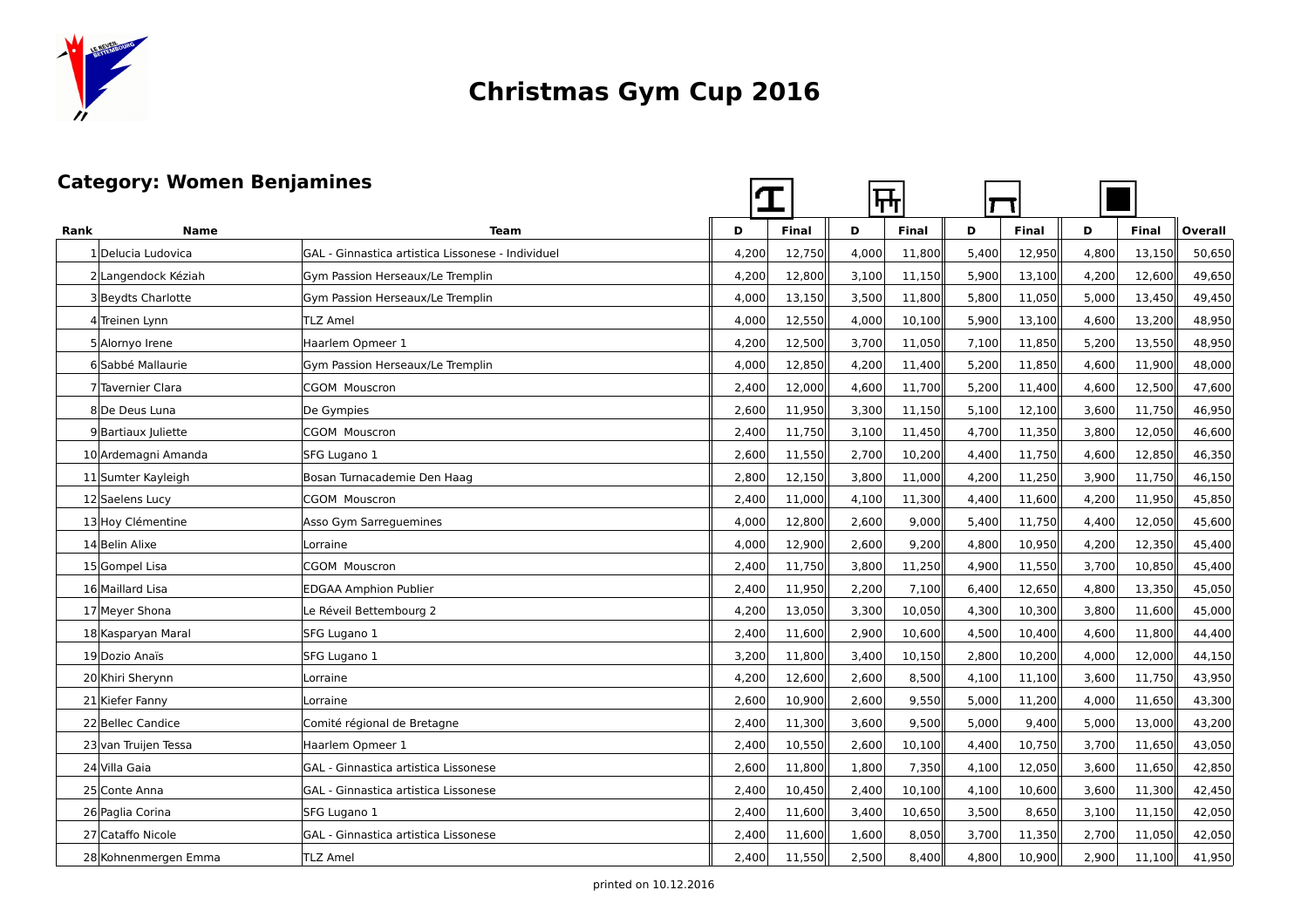| 29 Afonso Lara              | Le Réveil Bettembourg 2           | 2,400 | 11,600 | 1,900 | 8,550 | 4,100 | 10,400 | 3,100 | 11,150 | 41,700 |
|-----------------------------|-----------------------------------|-------|--------|-------|-------|-------|--------|-------|--------|--------|
| 30 Litt Natacha             | Le Réveil Bettembourg 2           |       | 11,450 | 1,900 | 8,250 | 4,300 | 11,300 | 2,900 | 10,050 | 41,050 |
| 31 Vijn Bente               | Bosan Turnacademie Den Haag       | 3,200 | 11,750 | 2,400 | 8,250 | 3,500 | 9,550  | 3,400 | 11,450 | 41,000 |
| 32 Paties Mei-Lyng          | Le Réveil Bettembourg 2           | 2,400 | 11,000 | 2,000 | 9,300 | 3,200 | 10,400 | 2,000 | 10,300 | 41,000 |
| 33 Silva Boas Nuria         | Le Réveil Bettembourg 2           | 2,400 | 11,550 | 1,800 | 7,900 | 3,100 | 10,650 | 3,100 | 10,850 | 40,950 |
| 34 Luprano Fanny            | Asso Gym Sarreguemines            | 2,400 | 11,450 | 2,500 | 8,150 | 4,400 | 9,950  | 3,600 | 11,400 | 40,950 |
| 35 Quily Lena               | Comité régional de Bretagne       | 2,400 | 10,700 | 2,700 | 7,250 | 4,500 | 10,250 | 4,200 | 12,050 | 40,250 |
| 36 Boucquey Zélie           | Athanor/Léglise Bruxelles         | 2,400 | 11,100 | 1,700 | 9,100 | 3,600 | 9,850  | 2,000 | 9,700  | 39,750 |
| 37 Pajot Eloïse             | Comité régional de Bretagne       | 2,400 | 10,900 | 1,700 | 8,850 | 2,900 | 8,050  | 3,600 | 11,800 | 39,600 |
| 38 Wolf Marie               | Sportunion Niederösterreich       | 2,800 | 11,950 | 2,700 | 9,450 | 3,000 | 6,650  | 3,600 | 11,400 | 39,450 |
| 39 Luprano Lisa             | Asso Gym Sarreguemines            | 4,000 | 11,650 | 2,300 | 6,550 | 5,700 | 8,550  | 4,800 | 12,650 | 39,400 |
| 40 De Chiara Guilia         | Athanor/Léglise Bruxelles         | 2,400 | 10,900 | 1,900 | 9,150 | 3,200 | 9,050  | 2,500 | 9,850  | 38,950 |
| 41 Bondar Anna              | Le Réveil Bettembourg 2           | 2,400 | 10,600 | 1,700 | 8,700 | 1,200 | 8,800  | 1,600 | 9,300  | 37,400 |
| 42 Markovic Miriam          | Sportunion Niederösterreich       | 2,400 | 10,950 | 3,300 | 9,500 | 4,200 | 10,450 | 2,700 | 6,400  | 37,300 |
| 43 Thuy Lena                | Le Réveil Bettembourg Individuels | 2,400 | 10,650 | 1,600 | 7,450 | 1,100 | 8,750  | 2,500 | 10,400 | 37,250 |
| 44 Mellado-Mannaerts Leonor | Gym Phenix Auderghem              | 2,400 | 11,150 | 1,900 | 8,950 | 3,000 | 10,050 | 0,000 | 0,000  | 30,150 |
| 45 Aguilera Inüs            | Gym Phenix Auderghem              | 0,000 | 0,000  | 2,400 | 9,450 | 2,800 | 10,500 | 0,000 | 0,000  | 19,950 |
| 46 Marguaux Lechat          | Comité régional de Bretagne       | 0,000 | 0,000  | 2,100 | 8,750 | 3,700 | 10,300 | 0,000 | 0,000  | 19,050 |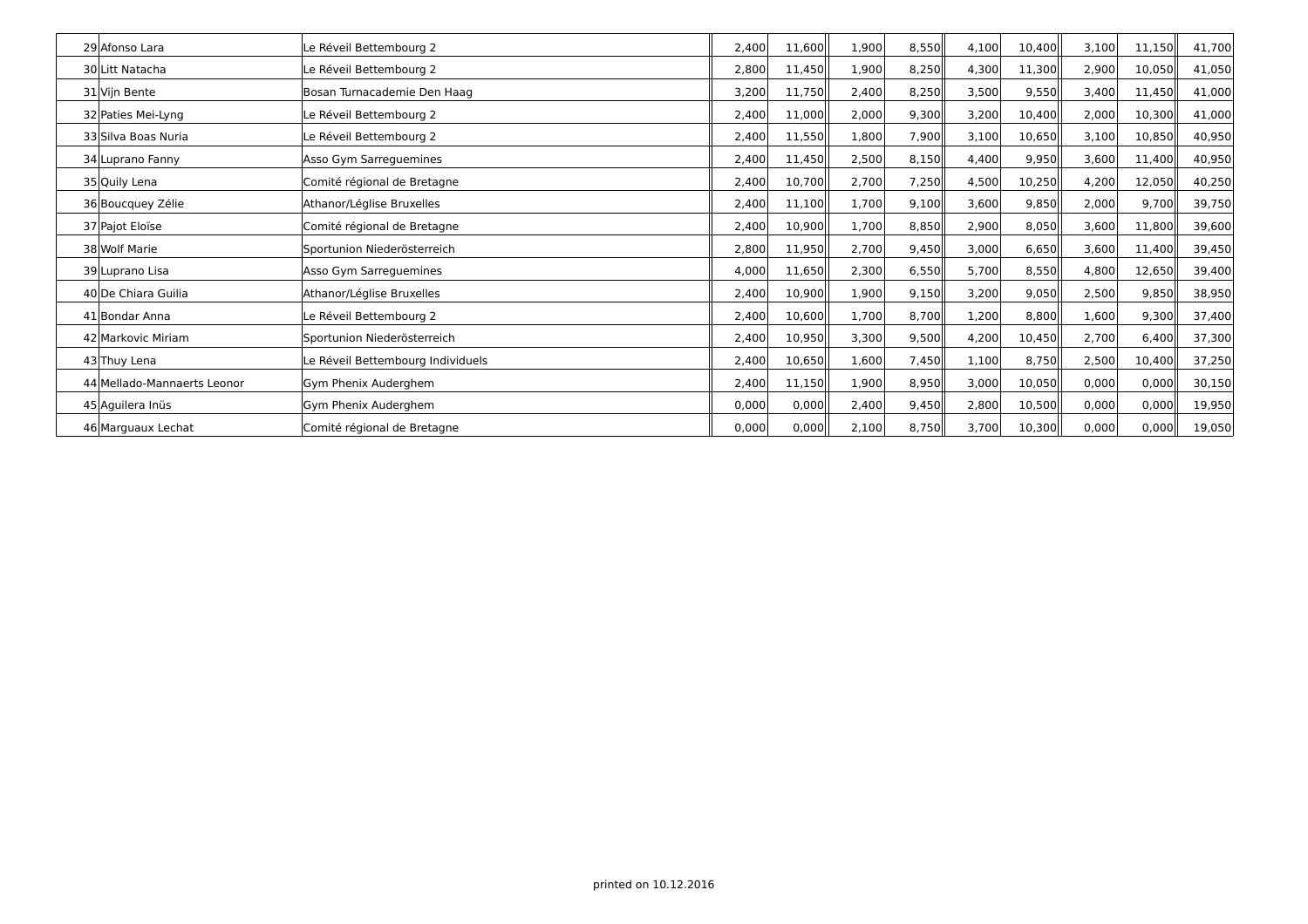

**The Contract of the Contract of the Contract of the Contract of the Contract of the Contract of the Contract o** 

#### **Category: Women Jeunes Espoirs**

| Category: Women Jeunes Espoirs |                       |                                     |       |        | ┡┯┿   |        |       |        |       |        |         |
|--------------------------------|-----------------------|-------------------------------------|-------|--------|-------|--------|-------|--------|-------|--------|---------|
| Rank                           | Name                  | <b>Team</b>                         | D     | Final  | D     | Final  | D     | Final  | D     | Final  | Overall |
|                                | 1 Ferandel Juliette   | La concordia, Schiltigheim          | 4,400 | 13,400 | 4,800 | 10,950 | 4,900 | 11,750 | 4,900 | 12,950 | 49,050  |
|                                | 2 Abdulayeva Sofia    | Lorraine                            | 4,600 | 13,200 | 2,400 | 10,750 | 4,000 | 11,750 | 3,900 | 11,650 | 47,350  |
|                                | 3 Brechard Océane     | Asso Gym Sarreguemines              | 4,200 | 13,400 | 1,600 | 8,350  | 4,300 | 9,500  | 4,500 | 11,800 | 43,050  |
|                                | 4 Mordenti Celeste    | Gym Bonnevoie                       | 4,000 | 12,400 | 1,300 | 8,600  | 3,300 | 10,450 | 3,400 | 11,300 | 42,750  |
|                                | 5 Mattioli Elena      | Turnzentrum Fürstenland Frauen, Wil | 3,400 | 11,950 | 1,600 | 8,800  | 3,200 | 10,650 | 3,300 | 11,150 | 42,550  |
|                                | 6 Claerhout Coline    | Gym Passion Herseaux/Le Tremplin    | 4,000 | 12,400 | 1,300 | 9,550  | 2,900 | 9,800  | 3,500 | 10,700 | 42,450  |
|                                | 7 Wolfisberg Pirjo    | <b>EDGAA Amphion Publier</b>        | 4,000 | 11,950 | 1,100 | 8,900  | 4,600 | 10,200 | 4,900 | 11,400 | 42,450  |
|                                | 8 Baum Maeva          | Le Réveil Bettembourg 1             | 4,200 | 13,450 | 1,700 | 9,100  | 4,300 | 9,900  | 3,800 | 9,900  | 42,350  |
|                                | 9 Baton Chloé         | Gym Passion Herseaux/Le Tremplin    | 4,200 | 12,550 | 1,200 | 8,950  | 3,600 | 9,600  | 3,600 | 11,250 | 42,350  |
|                                | 10 Castellucci Chiara | Lorraine                            | 4,400 | 13,450 | 1,600 | 8,750  | 4,700 | 9,350  | 4,000 | 10,450 | 42,000  |
|                                | 11 Da Silva Vanessa   | Le Réveil Bettembourg 1             | 4,200 | 12,950 | 1,000 | 6,700  | 3,200 | 11,500 | 2,800 | 10,400 | 41,550  |
|                                | 12 Brüls Aïcha        | <b>TLZ Amel</b>                     | 4,200 | 12,900 | 1,700 | 8,900  | 3,900 | 8,400  | 3,500 | 10,700 | 40,900  |
|                                | 13 Bogutekin Pauline  | La concordia, Schiltigheim          | 4,000 | 11,550 | 0,900 | 7,950  | 4,100 | 11,700 | 2,700 | 9,700  | 40,900  |
|                                | 14 van Veen Meike     | KDO Lekkerkerk                      | 4,000 | 12,450 | 1,500 | 8,550  | 3,500 | 8,550  | 3,500 | 10,750 | 40,300  |
|                                | 15 Baudet Jade        | La concordia, Schiltigheim          | 4,200 | 13,100 | 1,300 | 4,550  | 3,800 | 11,050 | 3,400 | 11,100 | 39,800  |
|                                | 16 Durrer Sara        | Turnzentrum Fürstenland Frauen. Wil | 3,400 | 11,950 | 0,900 | 7,600  | 3,200 | 9,850  | 2,800 | 10,350 | 39,750  |
|                                | 17 Sieradzki Julie    | Le Réveil Bettembourg 1             | 4,200 | 13,500 | 1,300 | 4,600  | 3,600 | 10,250 | 3,900 | 11,050 | 39,400  |
|                                | 18 Bouffort Jade      | Comité régional de Bretagne         | 3,800 | 12,350 | 1,600 | 6,900  | 4,300 | 9,500  | 4,200 | 10,050 | 38,800  |
|                                | 19 Keller Sira        | Turnzentrum Fürstenland Frauen, Wil | 3,000 | 11,750 | 1,100 | 6,750  | 3,200 | 9,600  | 2,800 | 9,850  | 37,950  |
|                                | 20 Lagarde Louna      | Comité régional de Bretagne         | 2,400 | 8,400  | 1,500 | 8,550  | 3,400 | 8,300  | 3,500 | 10,900 | 36,150  |
|                                | 21 Sol Anouk          | KDO Lekkerkerk                      | 3,000 | 11,950 | 1,400 | 6,500  | 3,400 | 7,950  | 3,500 | 9,600  | 36,000  |
|                                | 22 Ooms Dwuo          | KDO Lekkerkerk                      | 2,400 | 11,700 | 1,300 | 5,750  | 2,900 | 9,650  | 3,800 | 8,500  | 35,600  |
|                                | 23 Warter Margaux     | La concordia, Schiltigheim          | 2,400 | 11,700 | 0,800 | 3,900  | 2,200 | 9,700  | 3,300 | 10,150 | 35,450  |
|                                | 24 Fegerl Carina      | Sportunion Niederösterreich         | 3,000 | 11,500 | 1,000 | 6,450  | 2,200 | 6,300  | 2,000 | 9,600  | 33,850  |
|                                | 25 Grasl Hanna        | Sportunion Niederösterreich         | 3,000 | 11,200 | 0,900 | 6,700  | 2,200 | 6,750  | 2,300 | 7,550  | 32,200  |
|                                | 26 Landolt Nina       | Turnzentrum Fürstenland Frauen, Wil | 4,000 | 11,750 | 0,700 | 0,700  | 2,700 | 9,000  | 3,400 | 10,400 | 31,850  |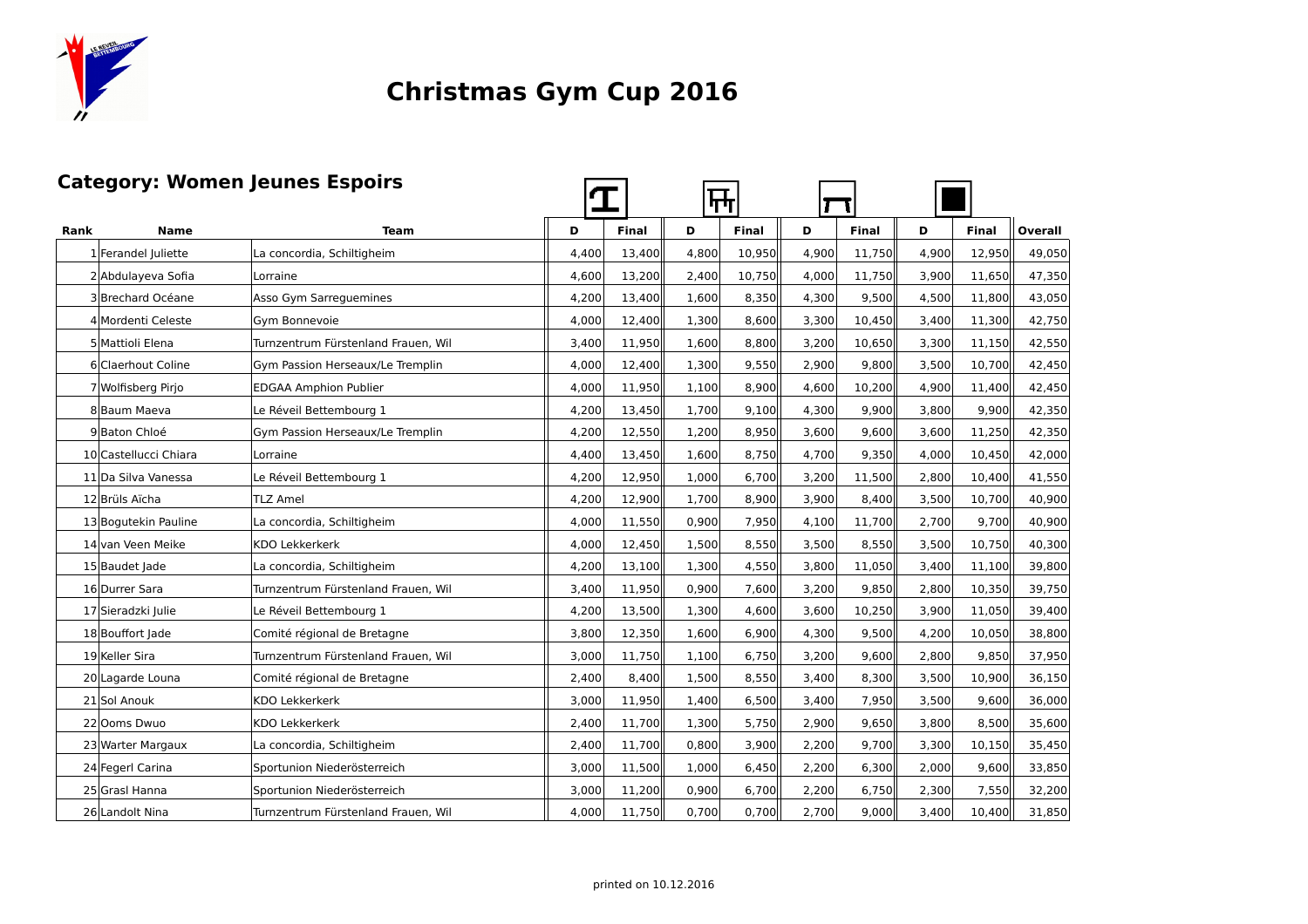

#### **Category: Women Open**

|      | <b>Category: Women Open</b> |                                      |       | ┡┿           |       |              |       |        |       |              |                |
|------|-----------------------------|--------------------------------------|-------|--------------|-------|--------------|-------|--------|-------|--------------|----------------|
| Rank | <b>Name</b>                 | <b>Team</b>                          | D     | <b>Final</b> | D     | <b>Final</b> | D     | Final  | D     | <b>Final</b> | <b>Overall</b> |
|      | 1 Kickinger Selina          | Sportunion Niederösterreich          | 4,200 | 13,200       | 4,300 | 11,300       | 4,700 | 12,350 | 3,900 | 9,900        | 46,750         |
|      | 2 Slingerland Lisanne       | KDO Lekkerkerk                       | 4,200 | 13,350       | 2,200 | 9,650        | 2,700 | 10,450 | 3,900 | 12,000       | 45,450         |
|      | 3 Aerts Laura               | Gymgroep                             | 4,400 | 13,900       | 2,200 | 7,150        | 3,800 | 11,350 | 4.200 | 11,650       | 44,050         |
|      | 4 Floch Loeza               | Comité régional de Bretagne          | 4,400 | 11,150       | 2,800 | 10,850       | 4,200 | 10,650 | 4,400 | 10,900       | 43,550         |
|      | 5 Scott Andréa              | <b>EDGAA Amphion Publier</b>         | 4,000 | 12,550       | 1,100 | 8,500        | 3,900 | 10,250 | 4,500 | 12,050       | 43,350         |
|      | 6 Kappler Nora              | Le Réveil Bettembourg 1              | 4,200 | 13,100       | 1,200 | 8,500        | 3,200 | 10,200 | 3,600 | 11,200       | 43,000         |
|      | 7 Wolfisberg Kirsi          | <b>EDGAA Amphion Publier</b>         | 4,400 | 12,350       | 2,100 | 7,550        | 3,400 | 11,250 | 3,800 | 11,200       | 42,350         |
|      | 8 Vicente Nathalie          | Le Réveil Bettembourg 1              | 4,200 | 13,300       | 1,300 | 7,450        | 3,700 | 10,200 | 3,600 | 11,300       | 42,250         |
|      | 9 Neiter Morgane            | Lorraine                             | 4,400 | 13,700       | 1,700 | 8,250        | 3,700 | 9,750  | 3,500 | 10,400       | 42,100         |
|      | 10 Humbert Mélina           | Lorraine                             | 4,200 | 12,600       | 1,300 | 7,700        | 3,000 | 10,850 | 3,500 | 10,700       | 41,850         |
|      | 11 Taisné Chloé             | Comité régional de Bretagne          | 3,800 | 12,250       | 2,700 | 9.000        | 4,000 | 9,250  | 4.600 | 10,900       | 41,400         |
|      | 12 Drubay Sarah             | Gym Phenix Auderghem                 | 4,000 | 12,900       | 1,200 | 9,600        | 3,000 | 8,400  | 3,800 | 10,450       | 41,350         |
|      | 13 Barrio Elsa              | <b>EDGAA Amphion Publier</b>         | 4,200 | 11,400       | 1,900 | 8,850        | 3,700 | 9,750  | 3,400 | 11,100       | 41,100         |
|      | 14 Wijnands Guusje          | Bosan Turnacademie Den Haag          | 2,800 | 11,650       | 1,100 | 7,450        | 3,100 | 10,100 | 3.200 | 10,050       | 39,250         |
|      | 15 Lailhacar Aline          | La concordia, Schiltigheim           | 4,000 | 12,550       | 1,100 | 8,500        | 3,000 | 7,050  | 3,500 | 10,900       | 39,000         |
|      | 16 Bellanger Alice          | Comité régional de Bretagne          | 4,000 | 11,550       | 2,800 | 6,950        | 3,700 | 9,250  | 3,200 | 11,000       | 38,750         |
|      | 17 Ouwerkerk Kim            | KDO Lekkerkerk                       | 4,200 | 13,200       | 1,800 | 6,850        | 2,700 | 8,300  | 3,300 | 10,250       | 38,600         |
|      | 18 Kruse Elena              | TuS Neunkirchen                      | 2,400 | 11,600       | 1,300 | 7,200        | 2,100 | 10,000 | 2,700 | 9,600        | 38,400         |
|      | 19 Ziegler Lea              | TuS Neunkirchen                      | 3,000 | 12,250       | 0,800 | 7,300        | 2,100 | 6,800  | 2,400 | 9,850        | 36,200         |
|      | 20 Berens Pina              | TuS Neunkirchen                      | 2,400 | 11,300       | 0,800 | 2,600        | 1,700 | 8,250  | 3,000 | 10,550       | 32,700         |
|      | 21 Tonello Beatrice         | GAL - Ginnastica artistica Lissonese | 2,400 | 11,650       | 0,500 | 2,950        | 2,900 | 9,250  | 2,300 | 8,700        | 32,550         |
|      | 22 Pastoret Lisa            | Le Réveil Bettembourg 1              | 0,000 | 0,000        | 0,000 | 0,000        | 4,100 | 12,650 | 0,000 | 0,000        | 12,650         |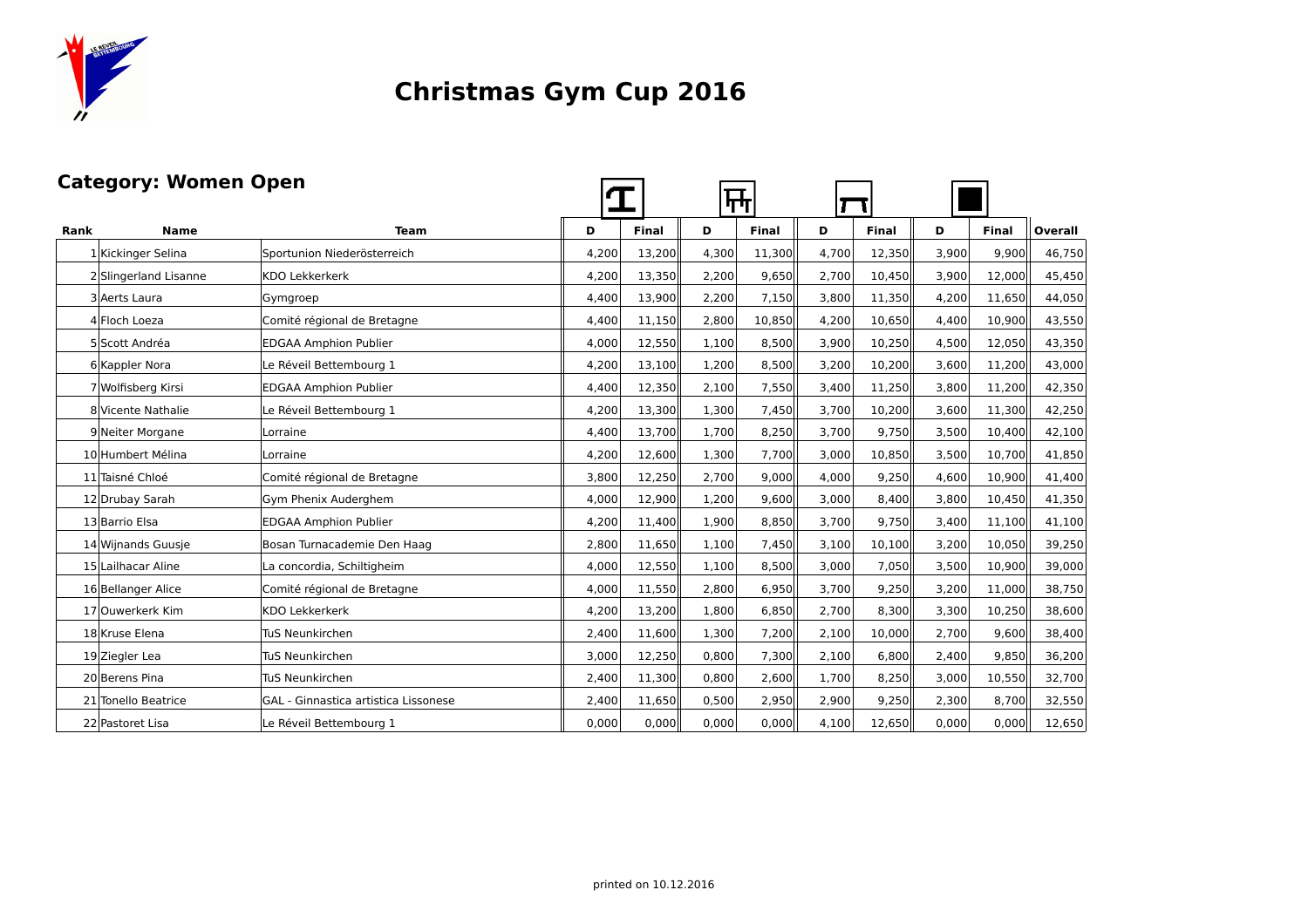

#### **Apparatus: Vault**

| Rank | <b>Name</b>           | <b>Team</b>                          | <b>D-Score</b> | Final  |
|------|-----------------------|--------------------------------------|----------------|--------|
|      | 1 Aerts Laura         | Gymgroep                             | 4.400          | 13,900 |
|      | 2 Neiter Morgane      | Lorraine                             | 4.400          | 13,700 |
|      | 3 Slingerland Lisanne | <b>KDO Lekkerkerk</b>                | 4,200          | 13,350 |
|      | 4 Vicente Nathalie    | Le Réveil Bettembourg 1              | 4,200          | 13,300 |
|      | 5 Kickinger Selina    | Sportunion Niederösterreich          | 4,200          | 13,200 |
|      | 6 Ouwerkerk Kim       | <b>KDO Lekkerkerk</b>                | 4.200          | 13,200 |
|      | 7 Kappler Nora        | Le Réveil Bettembourg 1              | 4,200          | 13,100 |
|      | 8Drubay Sarah         | Gym Phenix Auderghem                 | 4,000          | 12,900 |
|      | 9 Humbert Mélina      | Lorraine                             | 4,200          | 12,600 |
|      | 10 Scott Andréa       | <b>EDGAA Amphion Publier</b>         | 4,000          | 12,550 |
|      | 11 Lailhacar Aline    | La concordia, Schiltigheim           | 4,000          | 12,550 |
|      | 12 Wolfisberg Kirsi   | <b>EDGAA Amphion Publier</b>         | 4,400          | 12,350 |
|      | 13 Ziegler Lea        | TuS Neunkirchen                      | 3,000          | 12,250 |
|      | 14 Taisné Chloé       | Comité régional de Bretagne          | 3,800          | 12,250 |
|      | 15 Tonello Beatrice   | GAL - Ginnastica artistica Lissonese | 2,400          | 11,650 |
|      | 16 Wijnands Guusje    | Bosan Turnacademie Den Haag          | 2.800          | 11,650 |
|      | 17 Kruse Elena        | <b>TuS Neunkirchen</b>               | 2,400          | 11,600 |
|      | 18 Bellanger Alice    | Comité régional de Bretagne          | 4.000          | 11,550 |
|      | 19 Barrio Elsa        | <b>EDGAA Amphion Publier</b>         | 4,200          | 11,400 |
|      | 20 Berens Pina        | <b>TuS Neunkirchen</b>               | 2,400          | 11,300 |
|      | 21 Floch Loeza        | Comité régional de Bretagne          | 4,400          | 11,150 |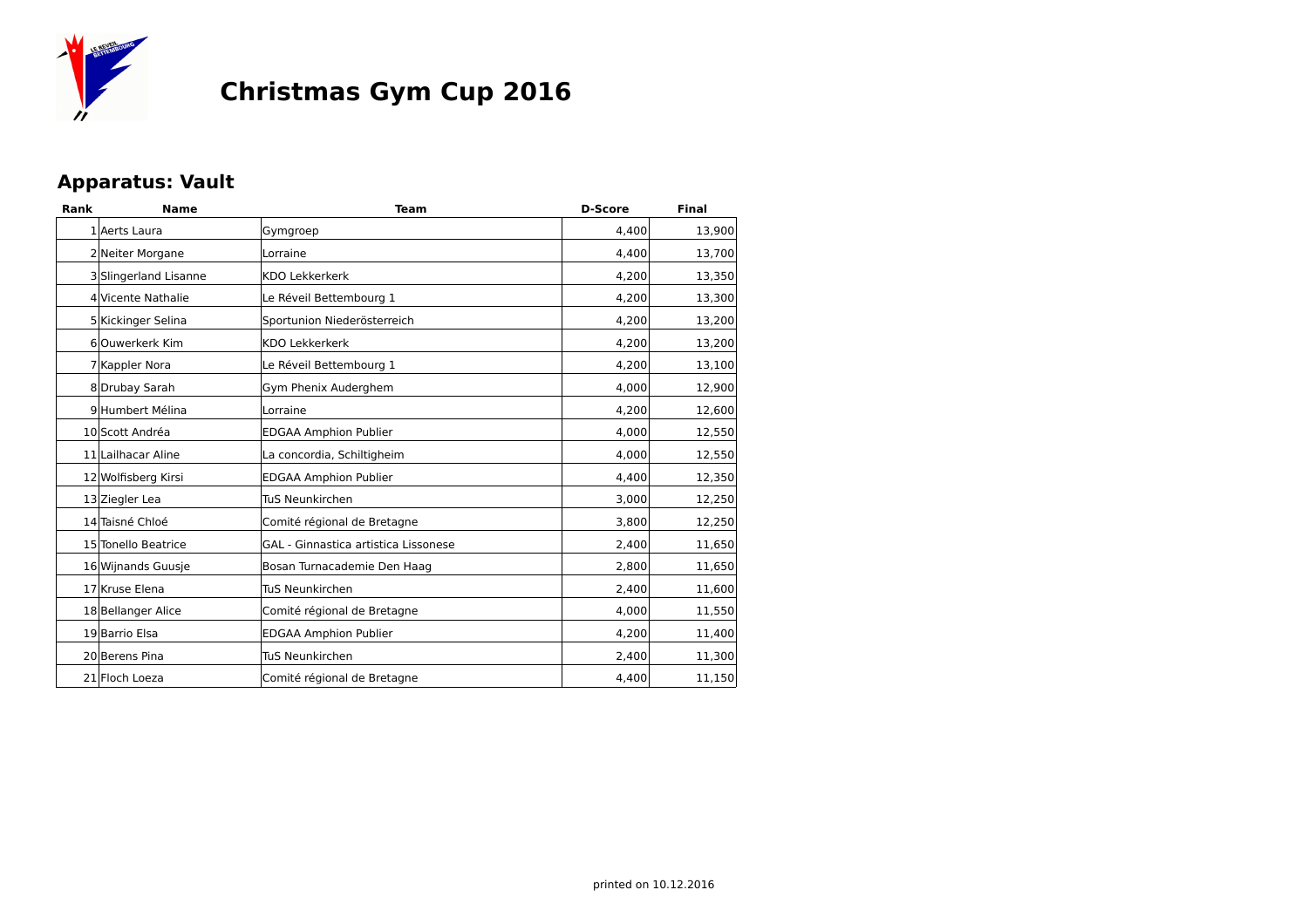

#### **Apparatus: Uneven Bars**

| Rank | <b>Name</b>           | <b>Team</b>                          | <b>D-Score</b> | Final  |
|------|-----------------------|--------------------------------------|----------------|--------|
|      | 1 Kickinger Selina    | Sportunion Niederösterreich          | 4,300          | 11,300 |
|      | 2 Floch Loeza         | Comité régional de Bretagne          | 2,800          | 10,850 |
|      | 3 Slingerland Lisanne | <b>KDO Lekkerkerk</b>                | 2,200          | 9,650  |
|      | 4 Drubay Sarah        | Gym Phenix Auderghem                 | 1,200          | 9,600  |
|      | 5 Taisné Chloé        | Comité régional de Bretagne          | 2,700          | 9,000  |
|      | 6 Barrio Elsa         | <b>EDGAA Amphion Publier</b>         | 1,900          | 8,850  |
|      | 7 Kappler Nora        | Le Réveil Bettembourg 1              | 1,200          | 8,500  |
|      | 8 Scott Andréa        | <b>EDGAA Amphion Publier</b>         | 1,100          | 8,500  |
|      | 9 Lailhacar Aline     | La concordia, Schiltigheim           | 1,100          | 8,500  |
|      | 10 Neiter Morgane     | Lorraine                             | 1,700          | 8,250  |
|      | 11 Humbert Mélina     | Lorraine                             | 1,300          | 7,700  |
|      | 12 Wolfisberg Kirsi   | <b>EDGAA Amphion Publier</b>         | 2,100          | 7,550  |
|      | 13 Wijnands Guusje    | Bosan Turnacademie Den Haag          | 1,100          | 7,450  |
|      | 14 Vicente Nathalie   | Le Réveil Bettembourg 1              | 1,300          | 7,450  |
|      | 15 Ziegler Lea        | <b>TuS Neunkirchen</b>               | 0,800          | 7,300  |
|      | 16 Kruse Elena        | <b>TuS Neunkirchen</b>               | 1,300          | 7,200  |
|      | 17 Aerts Laura        | Gymgroep                             | 2,200          | 7,150  |
|      | 18 Bellanger Alice    | Comité régional de Bretagne          | 2,800          | 6,950  |
|      | 19 Ouwerkerk Kim      | <b>KDO Lekkerkerk</b>                | 1,800          | 6,850  |
|      | 20 Tonello Beatrice   | GAL - Ginnastica artistica Lissonese | 0,500          | 2,950  |
|      | 21 Berens Pina        | TuS Neunkirchen                      | 0,800          | 2,600  |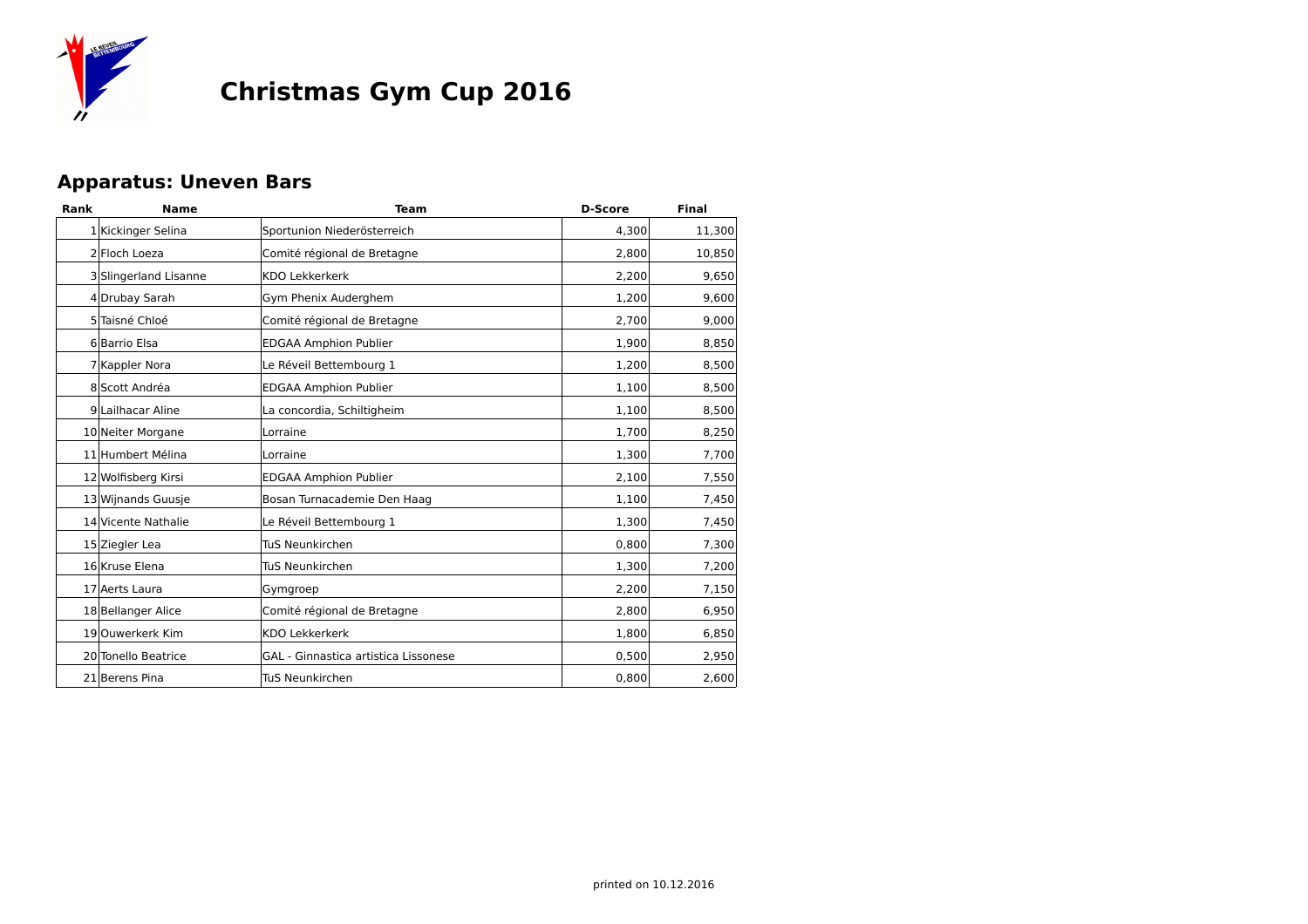

#### **Apparatus: Balance Beam**

| Rank | <b>Name</b>           | <b>Team</b>                          | <b>D-Score</b> | <b>Final</b> |
|------|-----------------------|--------------------------------------|----------------|--------------|
|      | 1 Pastoret Lisa       | Le Réveil Bettembourg 1              | 4,100          | 12,650       |
|      | 2 Kickinger Selina    | Sportunion Niederösterreich          | 4,700          | 12,350       |
|      | 3 Aerts Laura         | Gymgroep                             | 3,800          | 11,350       |
|      | 4 Wolfisberg Kirsi    | <b>EDGAA Amphion Publier</b>         | 3,400          | 11,250       |
|      | 5 Humbert Mélina      | Lorraine                             | 3,000          | 10,850       |
|      | 6 Floch Loeza         | Comité régional de Bretagne          | 4,200          | 10,650       |
|      | 7 Slingerland Lisanne | <b>KDO Lekkerkerk</b>                | 2,700          | 10,450       |
|      | 8 Scott Andréa        | <b>EDGAA Amphion Publier</b>         | 3,900          | 10,250       |
|      | 9 Kappler Nora        | Le Réveil Bettembourg 1              | 3,200          | 10,200       |
|      | 10 Vicente Nathalie   | Le Réveil Bettembourg 1              | 3,700          | 10,200       |
|      | 11 Wijnands Guusje    | Bosan Turnacademie Den Haag          | 3,100          | 10,100       |
|      | 12 Kruse Elena        | <b>TuS Neunkirchen</b>               | 2,100          | 10,000       |
|      | 13 Neiter Morgane     | Lorraine                             | 3,700          | 9,750        |
|      | 14 Barrio Elsa        | <b>EDGAA Amphion Publier</b>         | 3,700          | 9,750        |
|      | 15 Tonello Beatrice   | GAL - Ginnastica artistica Lissonese | 2,900          | 9,250        |
|      | 16 Bellanger Alice    | Comité régional de Bretagne          | 3,700          | 9,250        |
|      | 17 Taisné Chloé       | Comité régional de Bretagne          | 4,000          | 9,250        |
|      | 18 Drubay Sarah       | Gym Phenix Auderghem                 | 3,000          | 8,400        |
|      | 19 Ouwerkerk Kim      | <b>KDO Lekkerkerk</b>                | 2,700          | 8,300        |
|      | 20 Berens Pina        | <b>TuS Neunkirchen</b>               | 1,700          | 8,250        |
|      | 21 Lailhacar Aline    | La concordia, Schiltigheim           | 3,000          | 7,050        |
|      | 22 Ziegler Lea        | <b>TuS Neunkirchen</b>               | 2,100          | 6,800        |